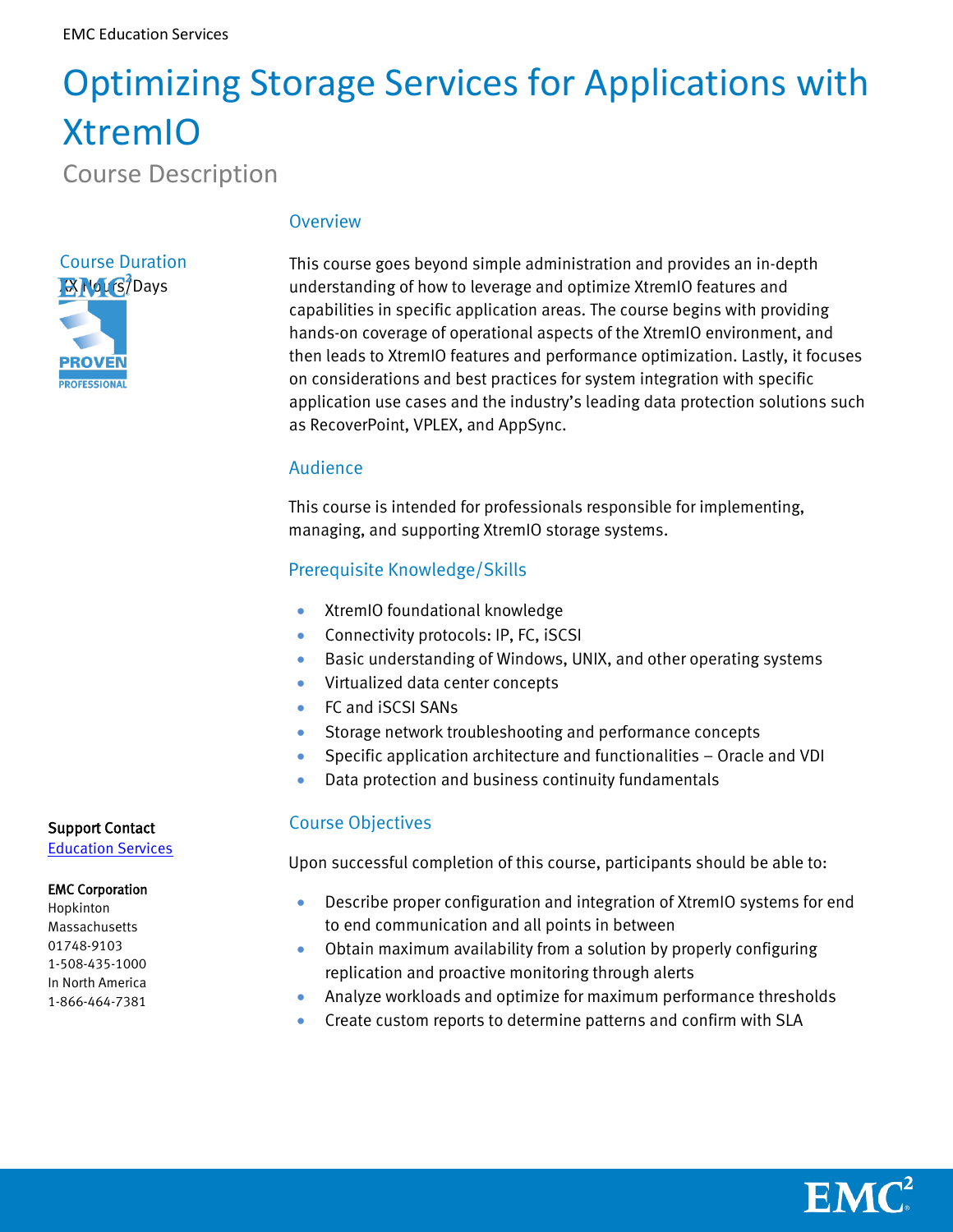# Optimizing Storage Services for Applications with XtremIO

Course Description

# Course Duration IX Hours/Days



guidelines

- Describe data protection capabilities of XtremIO using RecoverPoint, VPLEX, and AppSync
- Describe integration best practices for VDI and Oracle environments

# Course Outline

The content of this course is designed to support the course objectives.

- **•** XtremIO Overview and Access Requirements
	- **▬** Components, models, and resources
	- **▬** XtremIO Management Server
- **XtremIO Cluster Management Interface** 
	- **▬** Accessing XtremIO storage management applications (GUI, CLI)
	- **▬** Management through REST APIs and Plug-ins
- XtremIO Storage Presentation
	- **▬** Storage presentation and volume management
	- **▬** Host configuration Windows, Linux, ESXi, Solaris, AIX, and HPUX
	- **▬** Connectivity zoning best practices
- XtremIO Snapshots
	- **▬** Snapshot features, capabilities, and operations
- XtremIO Features and Integration
	- **▬** Encryption, Compression, and Deduplication
	- **▬** XDP (XtremIO Data Protection)
	- **▬** Integration with ViPR, ViPR SRM, EMC Connectrix Manager Converged Network Edition (CMCNE)
	- **▬** Integration with Cisco Data Center Network Manager (DCNM)
	- **▬** Integration with VMware VAAI, VSI, Operations Manager
	- **▬** Microsoft ODX, ESI, and VSS Plug-in
- XtremIO Performance and Reporting
	- **▬** Performance overview
	- **▬** XtremIO reports and host tools
	- **▬** Common performance issues
- Protecting XtremIO Data
	- **▬** RecoverPoint Integration
	- **▬** Configuring XtremIO with RecoverPoint\*
	- **▬** RecoverPoint Recovery Operations
	- **▬** Integration with VPLEX

## Support Contact

[Education Services](http://emc.force.com/EducationSupport)

### EMC Corporation

Hopkinton Massachusetts 01748-9103 1-508-435-1000 In North America 1-866-464-7381